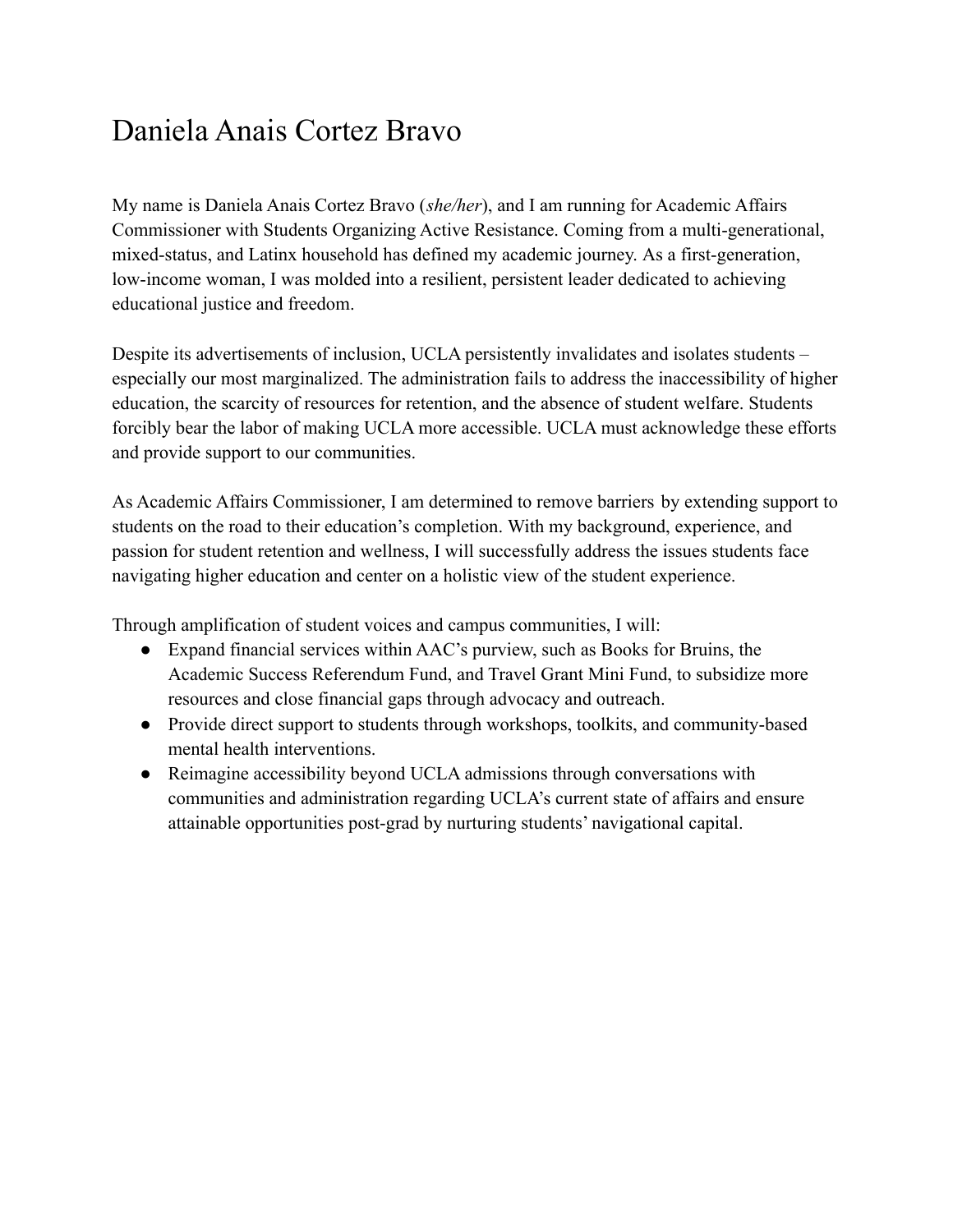## **Platforms:**

- **● Access & Equity:** I will amplify UC-wide existing resources to connect prospective students upon entry, making the UC more accessible through comprehensive guides. Accessibility extends beyond admissions, so I will partake in collaborative advocacy for UCLA's internal accessibility relative to Bruins' educational pursuits through community liaisons with stakeholders.
- **● Retention First:** Textbooks, technological resources, and unpaid student opportunities have financial implications for student wellness. Honing on student retention, I will expand AAC-led funds to subsidize academic and career resources to mitigate financial barriers and equip a hub of paid opportunities for student engagement.
- **● Sanctuary Campus:** I will encourage a culture that acknowledges the impact of mental health on student welfare, especially for marginalized populations with disproportionate access to services. As AAC, I will collaborate with organizations to expand mental health services and maximize students' access and retention through direct mental health care.
- **● Student Agency and Resilience (StAR):** UCLA neglects student leaders and places the plight on marginalized students' advocacy without acknowledging the harm UCLA perpetuates. I will amplify student voices and empower them to harness strength from their experiences to drive institutional change while establishing a proactive culture of care.
- **In-n-Out UCLA:** Higher education is an investment and an expensive one at that. Students must be supported to apply their UCLA education in the real world. Whether it be graduate school or the workforce, I will increase the visibility of and offer various avenues of mentorship, financial, and counseling resources.